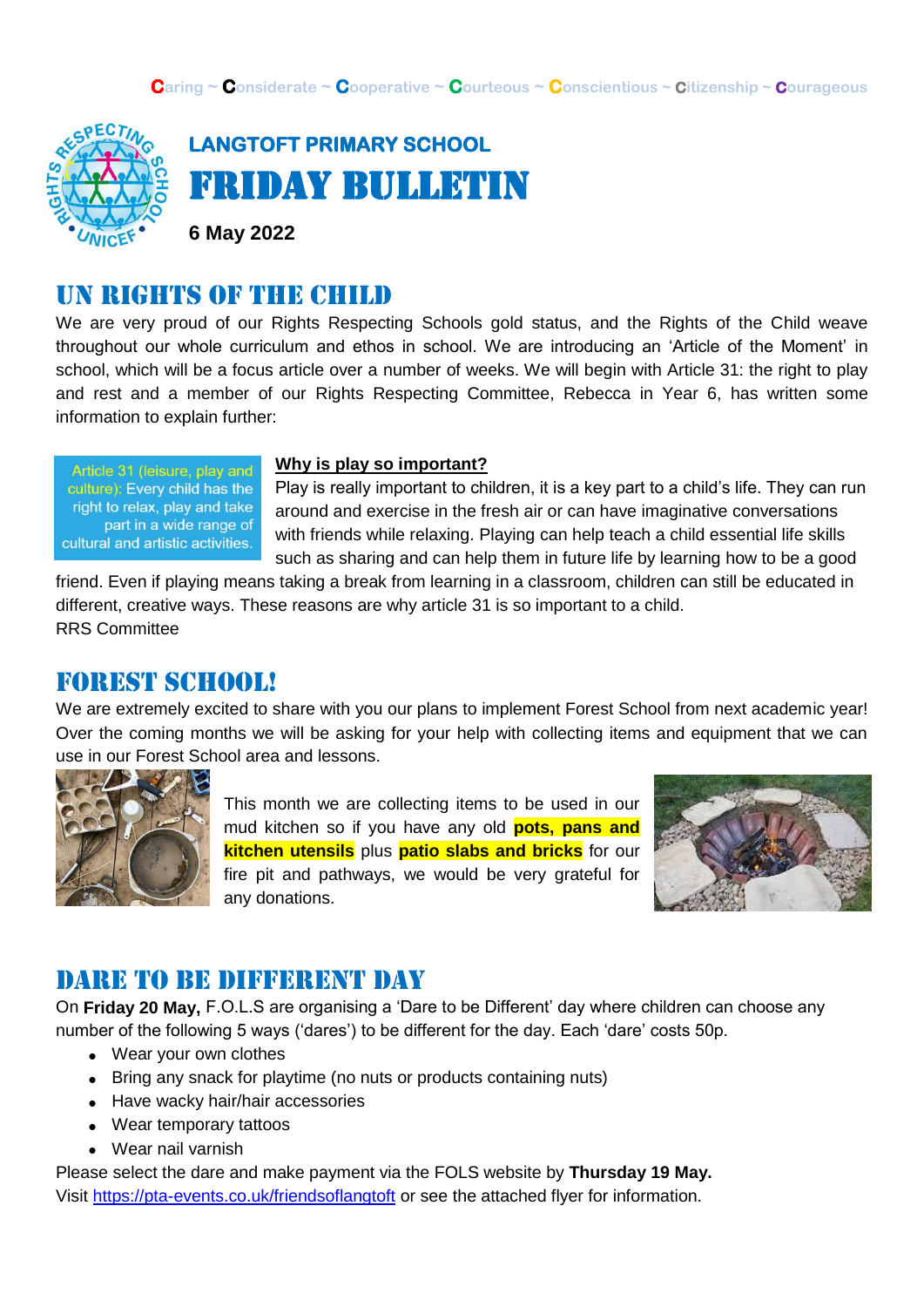#### **CITIVARNSHIP**

A number of children have been busy supporting and raising money for different charities by taking part in a variety of different activities. Bella and Jack C took part in the junior Tough Mudder last weekend and helped to raise money for Deeping United and Sue Ryder.





Emily B in Year 3 collected and donated



items to St Olga's Ukrainian Church in Peterborough and Eva N in Year 5 baked and decorated 100 biscuits to raise £75 for the Ukrainian appeal. Well done to all these children showing great citizenship.

#### Lost property

We have gathered quite a collection of lost property already this term, including several of the new PE hoodies! Can we please remind parents/carers to **name all items of clothing**. It is particularly important at this time of year as children remove cardigans, jumpers and hoodies as the weather gets warmer.

## WRITERS OF THE WEEK

This week's Writers of the Week are **Rory T** in Foundation, **Ralph L** in Year 1, **Sophie W** in Year 2, **Rosie M** in Year 3, **Ethan N** in Year 4 and **Harry G** in Year 5.

Please find attached an updated list of key dates and events for the remainder of the summer term. This information is also regularly updated on our school website.

# Class updates

**For week commencing 9 th May 2022 Please find information about what each class are learning next week.** 

## Foundation stage

This week, the children will continue to observe how their bean is growing and record it in their bean diary. Last week lots of the beans had grown a small root! The children will be having a go at writing a retell of Jack and the Beanstalk using their sounds. In maths, we will recap numbers 1-20 and learn about addition. The children are progressing very well with their phonics and are working hard on reading and spelling each day. They would benefit from practising their speedy green words (words we would like them to know without Fred talking) and the red words (words to be learnt from memory) in the paper copy of the Read Write Inc. book we send home each week. In PE, we are looking forward to our tennis and golf sessions.

## YEAR 1

Next week in Year 1 we will be using what we have learnt about maps and keys so far to create our own maps of our classroom. In Science we are going to be learning about trees and how we can use the leaves to identify them. In RE we are going to be learning about the lives of Jewish children and finding out about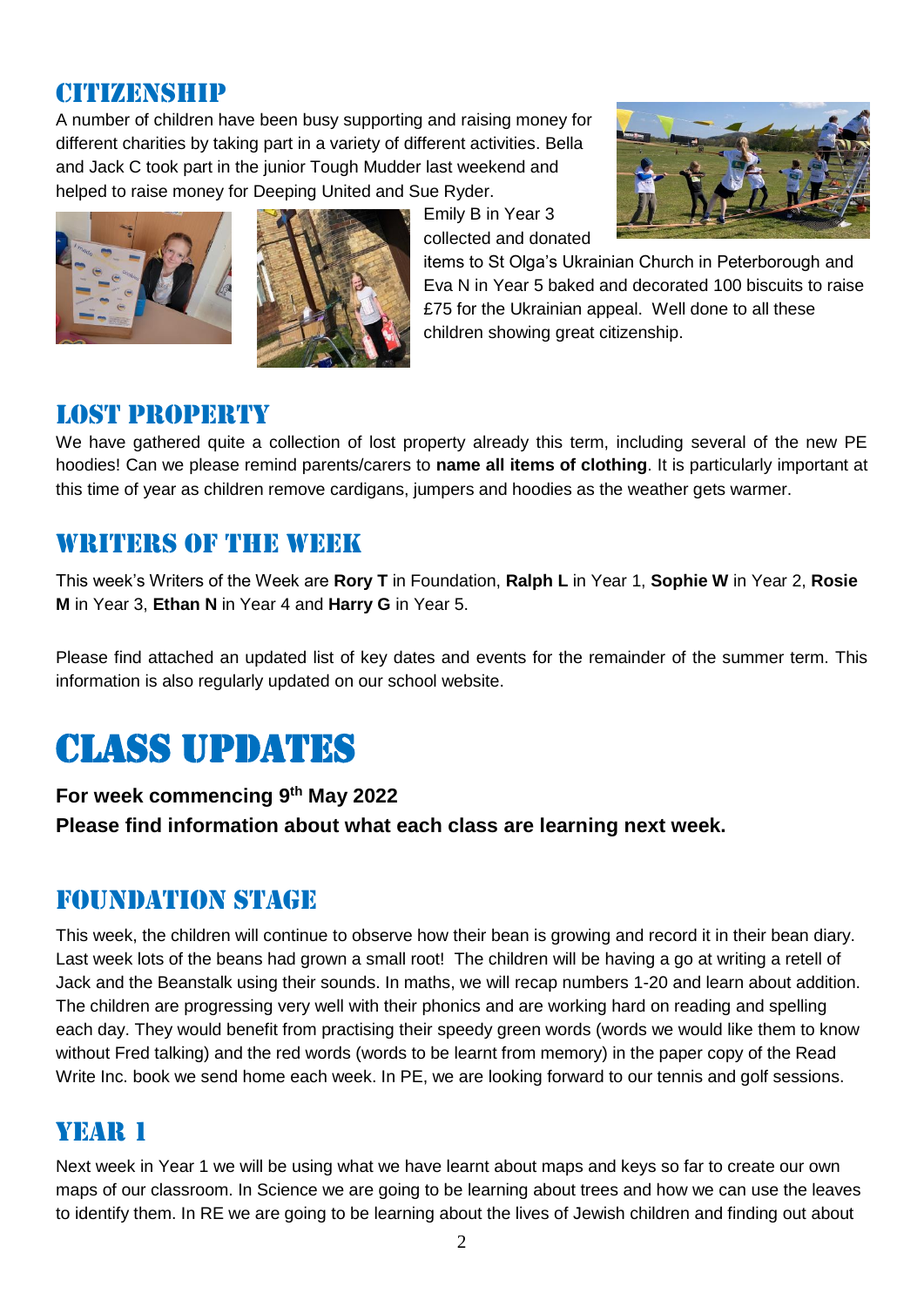Jewish synagogues and their day of rest known as Shabbat. In Maths we will be starting a new topic all about Fractions, where we will be finding a half, and in English we will be writing instructions and becoming familiar with the fairy tale 'The Elves and the Shoemaker'.

## Year 2

This week we have been busy researching facts about owls in preparation for writing our own nonchronological reports. You may wish to find out some more facts at home to add to your texts. In maths, we will be revising the four operations and be applying them to solving problems. We will also be beginning to learn about measuring mass. You could look at the packaging of some of the objects in your kitchen to find out their weight. In science, we will be using the information from our minibeast hunt to create a pictogram. We will then be learning about world habitats before learning about some of the amazing creatures that live there. We continue to learn about relationships in PSHE. Our theme this week is secrets and we will explore when it is good to keep a secret and when we should not keep a secret. We will learn about worry secrets and how talking to a trusted adult can help us. In PE, we will continue our athletics lessons by learning the correct techniques for jumping as well as continuing our golf lessons with Mr Game.

# YEAR 3

Next week we shall be starting our new class book…we have two brand new class sets to choose from! Alongside this, we shall be writing a letter as Howard Carter after discovering the tomb of Tutankhamun! We will be exploring what life was like in ancient Egypt while looking at land use around Langtoft. In maths, we finish looking at length and perimeter before moving onto fractions. Science, this week we shall look at creating a new plant – undiscovered until now. P.E. continues with exploring athletics and team activities as part of our OAA, which we are enjoying at the moment. In art, we continue to look at tomb models found in the pyramids and how they are constructed.

## YEAR 4

This week in year 4, we shall be continuing to look at stories from other cultures in English sessions. Last week, we completed lots of reading tasks and had the opportunity to delve into many good quality texts. We will continue to explore cultural differences within stories and will be building up our own characters in preparation for some story writing of our own. In maths, we will be looking at comparing and ordering decimals. We are almost at the end of our decimal journey and will be moving onto working with money. In order to support your child with this, it would be great to start looking at money and refreshing their memories with working out change. In music, we shall be learning the instrumental accompaniments to 'Blackbird'. In science, we will be classifying invertebrates and hunting for them too!

# YEAR 5

In maths, we move on to adding two fractions where one or both are mixed numbers of improper fractions. Also, we subtract fractions with different denominators.

In English, we shall focus upon our new unit analysing and identifying the features of explanation texts. In science, we learn how to recover a substance from a solution while in art, we continue with our independent future vision pieces.

In RE, we shall focus upon Christianity and hear of the story of The Hiding Place by Corrie Ten-Boom in order to help us to consider whether it is ever acceptable to tell lies.

PE is on Monday (tennis) and Tuesday (rounders).

In music we will be completing and then performing our compositions in our final week of our Motown unit.